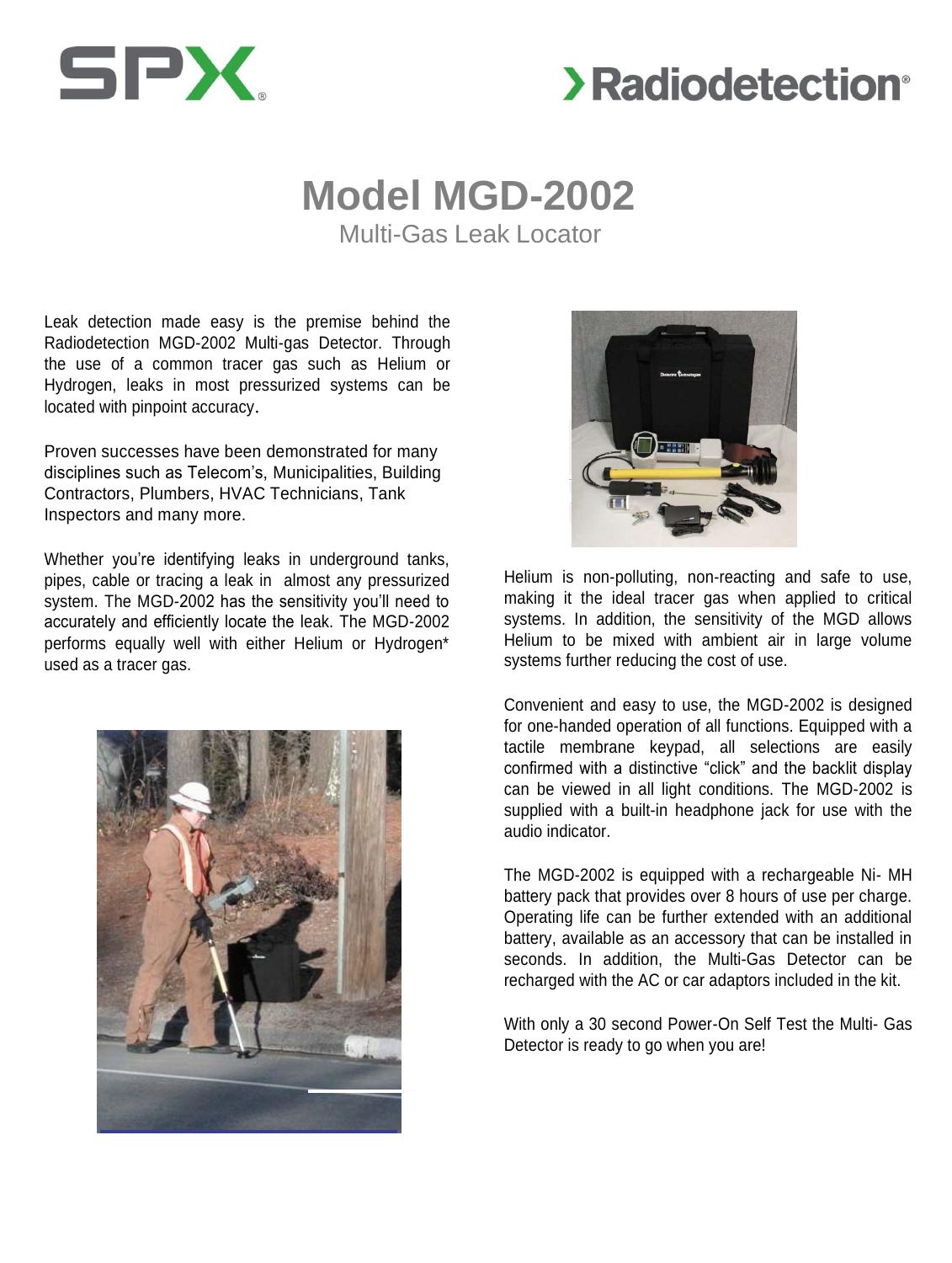# **Model MGD-2002** Multi-Gas Leak Locator

**Highlights** 

- **P** Pinpoint accuracy with sensitivity from 25 PPM up to 100% concentration
- **C** Operates in automatic (survey) mode or manual mode
- **C** Utilizes either Helium or Hydrogen\* as a tracer gas Field
- **e** replaceable moisture removing cartridge in wand
- **■** Lightweight, telescoping ground probe with boot
- **C** Rapid charging Ni-MH battery with AC and car adaptors

## Leak Locating Applications

### **Industrial:**

- **C** Industrial Air/Gas/Liquid Piping Systems
- Welds, Joints, Seams, Gaskets
- **C** Aircraft Oxygen Systems
- **C** Electronics Chip Doping
- **C** Medical Device Testing
- **C** Refrigeration System

## **Contractor:**

- **C** Under Slab or Buried Piping Systems
- Secondary Containment Systems
- **Buried Water Services**
- **C** Radiant Heat Flooring

### **Telecom:**

- **C** Direct Buried Telephone Cables
- **C** Underground Ducted Cables
- **Air Pipe Systems**
- Splice Cases

## **Municipalities:**

**C** Municipal Water Systems

## Features

- **C** Tactile Membrane Keypad
- **Backlit LCD Display**
- **C** Moisture Indicator in Wand
- **C** Field Replaceable Battery
- **C** Headphone Jack for Audible Monitoring
- **C** Time-lapse Bar Graph Display
- **Serial Port Output (optional)**

## Ordering Information

| Part No. | Description                          |
|----------|--------------------------------------|
| 83219    | MGD-2002 Multi-Gas Detector          |
|          | Complete Leak Locating Kit with Case |
| 83220    | Replacement Moisture Trap Cartridge  |
| 82492    | <b>Spare Battery</b>                 |
| 882-0007 | Headphones (Not Contained in Kit)    |

## **Warranty**

Radiodetection warrants that this product shall be free from defects in workmanship and materials for one year. For details please see our warranty statement.

\* Radiodetection recommends Helium as a tracer gas since the molecular size of Helium is not significantly larger than that of the diatomic Hydrogen molecule and Helium does not react with any other substances. However, if Hydrogen is to be used as the tracer gas a ready-made Hydrogen dilution that is well below the OSHA approved LEL (flammability) limit MUST be used.

# Specialists in Leak Locating